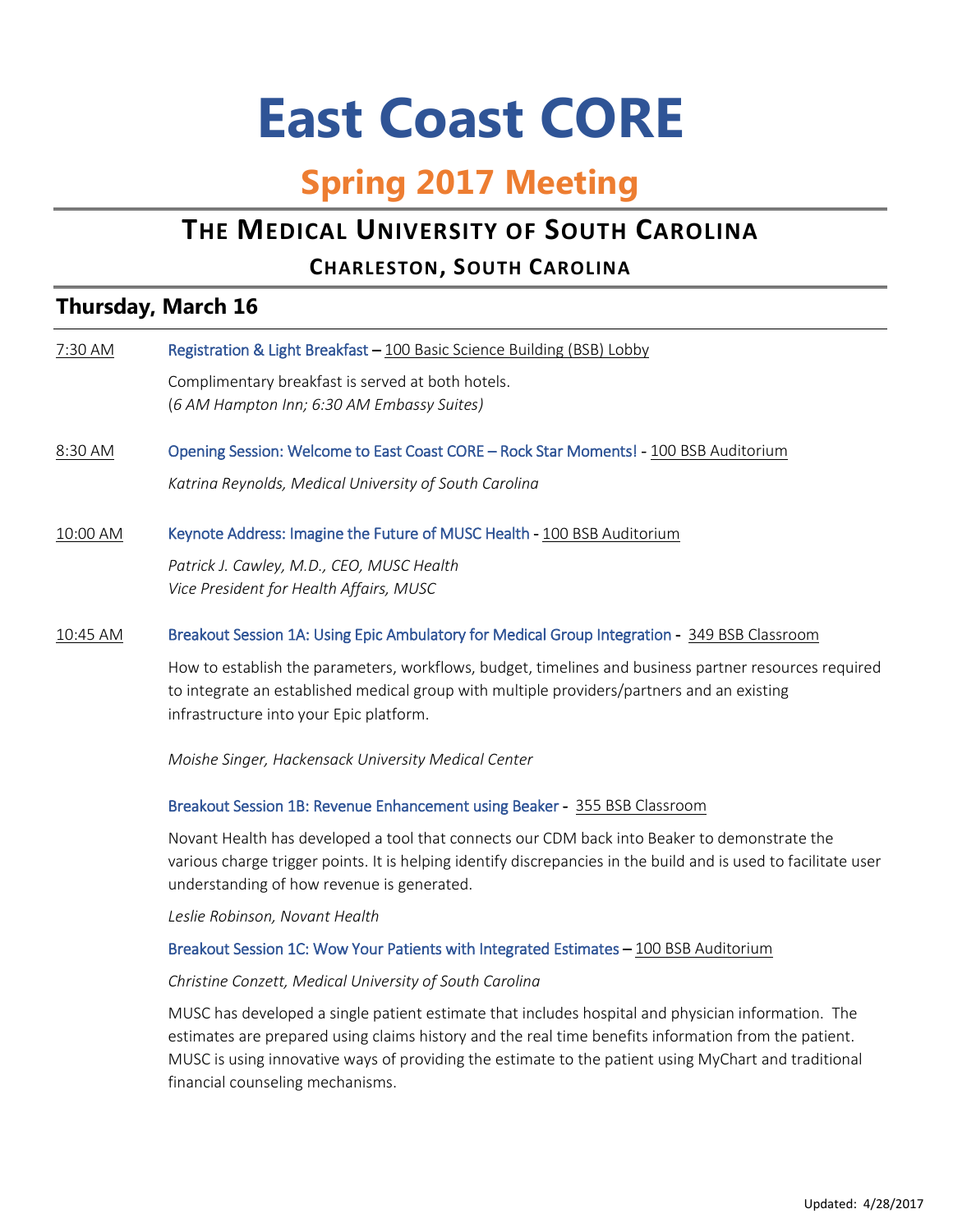#### 11:45 AM Breakout Session 2A: SBO Strategy and Approach - 349 BSB Classroom

Review of Partners' overall approach, the efforts in creating our statement and how we leverage our Propensity to Pay strategy.

*Stuart Lerman, Partners Healthcare*

#### Breakout Session 2B: Productivity Reporting Rocks! - 355 BSB Classroom

How to leverage Epic data to generate and measure productivity for registration, financial counseling, HB, PB and our customer service center (SBO).

*Katrina Reynolds, Suzanne Makin, Dan O'Donnell & Dianna Pelay, Medical University of South Carolina*

#### Breakout Session 2C: "Grammy Awards" – 100 BSB Auditorium

Panel Discussion with the top 4 "Rock Star Moments" presented in the opening discussion. Panelists to be determined based on your feedback.

*Crystal Macneill, Mount Sinai*

#### 12:45 PM Lunch - The Wickliffe House, 178 Ashley Avenue (Across from BSB 100 entrance)

#### 2:30 PM Breakout Session 3A: Patient Financial Pathways and the Patient Financial Experience

#### 100 BSB Auditorium

Review of the patient financial pathways at Duke and then lead a discussion about how others are addressing the patient financial experience, particularly around self-pay patients, patients who are out of network, those who are scheduled for future services who also have a bad debt balance and those with high deductibles.

*Leslie Bard and Rodney Williams, Duke Medicine*

#### Breakout Session 3B: Research - 349 BSB Classroom

Determining the route of research charges in large multi-specialty groups and academic facilities requires much review and hand holding to ensure proper billing, limit inappropriate billing to insurances and reduce denials for timely filing. In this session we will explore the use of work ques to process research the charges timely, limit errors related to discounts and charge corrections, and improve the overall communication between the research and billing teams.

*Robyn O'Connell, Partners Healthcare*

#### Breakout Session 3C: Epic CareLink improves Veteran's Affairs Medical Records Submission Process – 355 BSB Classroom

Sharing medical records with an insurance company or government agency for claims payment can be challenging relying on mail or facsimile. Epic CareLink afforded MUSC with the opportunity to share medical records electronically at the discharge of care reducing delays. In this session, the process for sharing the records through Epic CareLink will be shared along with the operational benefits.

*Janet Martin & Angela Malphrus, Medical University of South Carolina*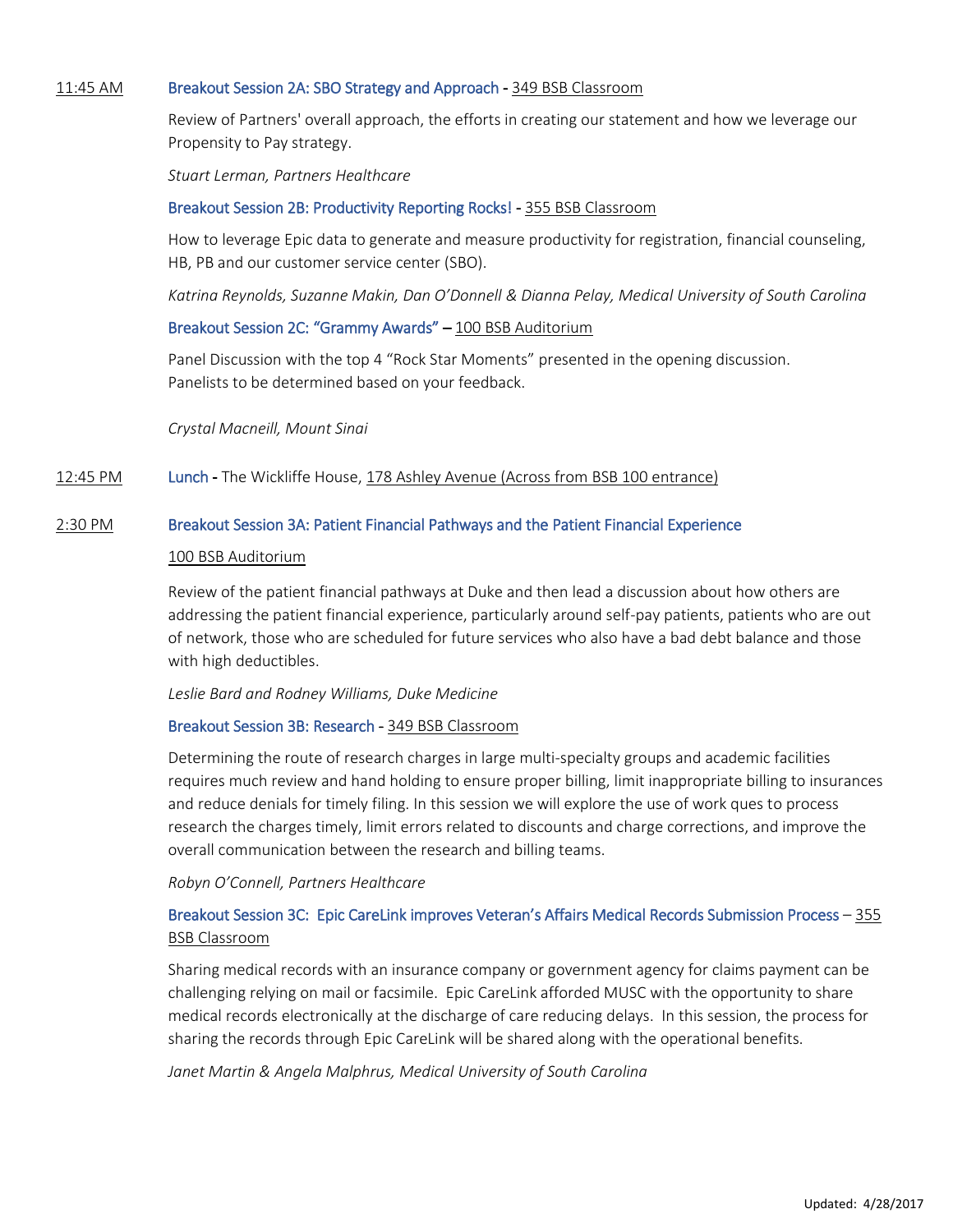#### 3:35 PM General Session: What's Not To Like About Epic? - 100 BSB Auditorium

Review of pitfalls every new client (yes, every!) experiences when transitioning to Epic. We also will use this session to brainstorm how we can make Epic great. Again. #MEGA

*Crystal Macneill, Mount Sinai & Julie Crimmins, University of North Carolina Health*

#### 5:30 PM Networking Cocktail Reception - Carolina Ale House Rooftop, 145 Calhoun St.

### **Friday, March 17**

- 7:30 AM **Networking & Light Breakfast 100 BSB Lobby**
- 8:00 AM General Session: Ad-Hoc Session 100 BSB Auditorium

We will hold a panel discussion based on feedback from Thursday's Opening Session.

*Moderated by Scott Williams, Duke Health & Michael Mercurio, Partners Healthcare*

#### 9:00 AM General Session: C.U.R.V.E. (Consistency, Understanding, Resolution, Volume Management, Efficiency) - 100 BSB Auditorium

The C.U.R.V.E. scorecard is a staff production scoring module for billing and follow up at The Ohio State University Wexner Medical Centers hospital billing CBO. Using a combination of five different measurements, we are able to put our team of 39 representatives into three tiers. This tool is beneficial to our leadership in three main ways: 1) it takes very little administrative time to produce 2) it identifies key areas where a staff member is successful/falling short 3) it offers clear guidelines for following up with a struggling representative.

*Matthew Nienaber, The Ohio State University*

#### 10:00 AM Breakout Session A1: Clinical Documentation Improvement - 100 BSB Auditorium

This presentation will provide a view into the expanding role of Clinical Documentation Improvement (CDI) Programs within health care organizations to meet the ever-changing documentation needs of the healthcare landscape.

*Maryellen Osbourne, Partners Healthcare*

#### Breakout Session A2: Encore Performance - 355 BSB Classroom

Based on participant feedback, an encore presentation of our Best Rock Performance of the session will be shared in this session.

*Best Rock Performance, TBD Health*

#### 11:00 AM General Session: EPIC Update: Current/Future Functionality and Q&A - 100 BSB Auditorium

What's coming next in Epic?